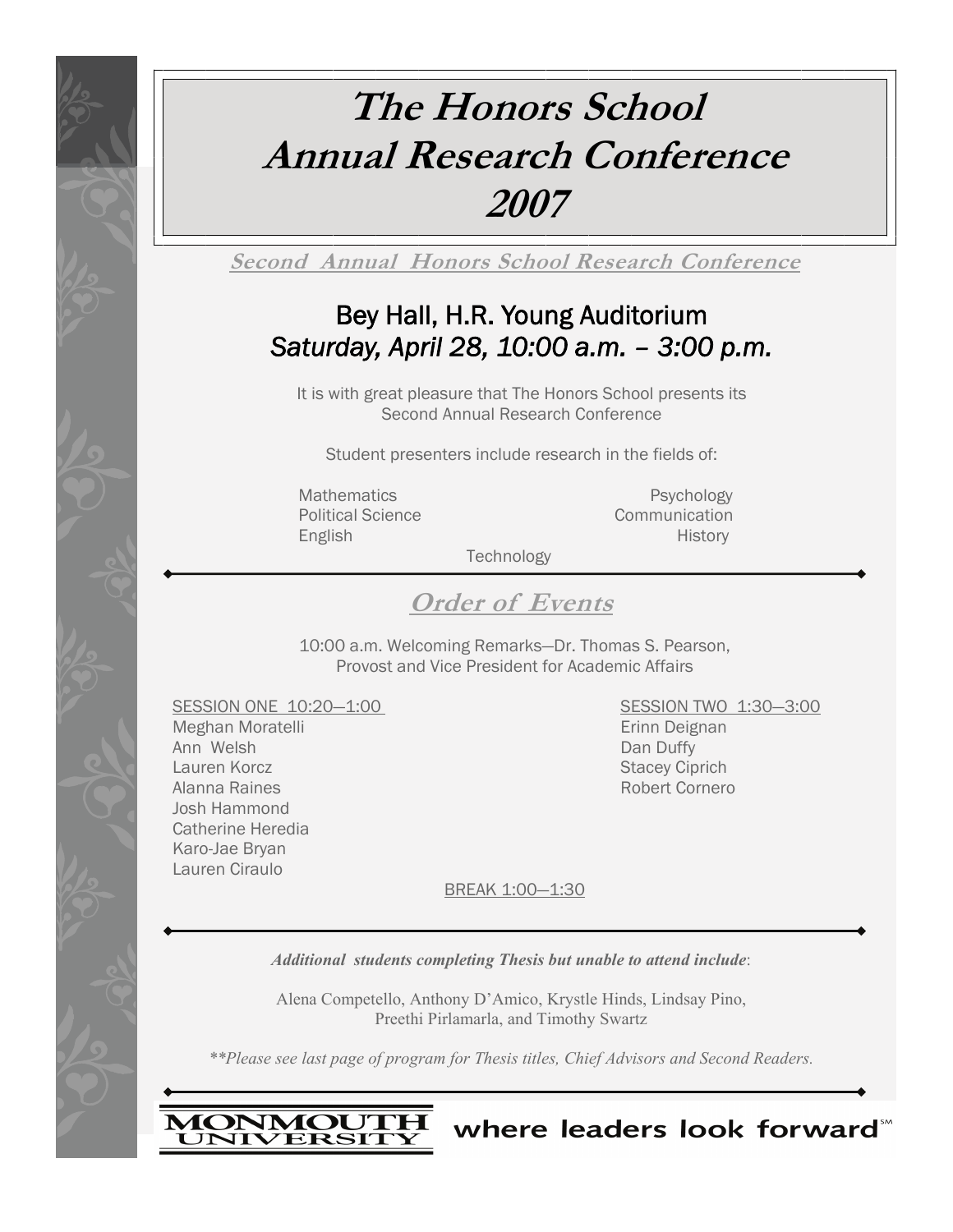## **ANNUAL HONORS SCHOOL RESEARCH CONFERENCE 2007 Page 2**

## **PRESENTERS**

### Iran's Nuclear Ambitions: Balancing Power for Stability Second Reader: Dr. Saliba Sarsar

Abstract: The purpose of this paper is to critically examine the reason behind Iran's desire to pursue nuclear ambitions and obtain nuclear weapons and the validity of the US opposition to it. This requires examining the current status of political realism and its solutions thus far as it pertains to power relations in this section of the world. It is also important to determine whether the implementation of Kantian philosophy, concurrent with deterrence theory, will aid in finding a solution to the current Iranian "dilemma." Finally, the focus will explore the current inclusion/exclusion policy as it concerns Iran and Israel, and to determine whether or not the possession of weapons by Iran is as big a threat as it has been heralded to be or whether the pursuit of all nuclear ambitions by Iran could lead to stability in the country as well as in the Middle Eastern region.

## Stacey Ciprich<br> **Debunking the Cleavers: Why Americans are Trying to Achieve an Invented Ideal** Chief Advisor: Dr. Katherine Parkin Debunking the Cleavers: Why Americans are Trying to Achieve an Invented Ideal

Abstract: This thesis is based on the belief that people today in America Idealize the image of the 1950s family to such an extent that it models modern family behavior even now, fifty years later. This "ideal," through historical analysis, did in fact NOT exist and only by the use of the media and other propaganda techniques, such as the invention of the television, is this belief reified today and allows for the existence of this ideal family to dominate popular familial definitions.

Elements of Social Consciousness for Urban Poverty through the Second Reader: Professor Aaron Furgason Evolution of New Journalism

Abstract: With literary journalism as the basis, progressive muckrakers trumped social convention and exposed the widespread devastation of poverty in the bowels of America's most prosperous cities. Nearly 80 years later, after three wars of silence, the New Journalists revitalized journalism's social consciousness by attacking the vastly different city slum life of the 1960's. However, it is only recently that the New New Journalism has taken an intimate stance against urban poverty by borrowing the reporting skills and literary styles of the earlier genres. The purpose of this thesis will be to chronicle and dissect the techniques of muckrakers and New Journalists so as to synthesize their styles with the styles of the New New Journalists. The journalistic tendencies within all three genres are interrelated; all use facts and observations for the foundation for their work but also use creative, literary, and largely fictional approaches in order to make an impact in society. Through a deep analysis of several works all pertaining to urban poverty, it will be documented how these journalists handle this societal issue throughout history, but it will also be predicted how the current trend of the New New Journalists will affect urban poverty in the future. Furthermore, through following the evolution of New Journalism, it might be possible to predict the bleak circumstances of urban poverty which propels the social consciousness of New Journalism and the direction that the genre may take next.

### MU Pulse: An Exploration in Online Information Management

Abstract: This thesis provides and proposes a framework for the dissemination of all events and related information on campus at Monmouth University using a variety of programming languages and products while simultaneously relying heavily on open-source systems to produce a clearly organized, visually appealing, database-driven web portal for both students and faculty. The project was originally brought about by an expansion initiative for the existing online bulletin board system. It quickly grew in both scope and purpose, seeking to become a main channel through which campus information is communicated to both students and faculty. Soon it became apparent that the current means of information dissemination were woefully inadequate and outdated, failing to reach a large portion of the university population. This project was proposed as a pilot to solve this problem. Through the use of an open-source Content Management System (CMS), an easy to use portal was eventually constructed, allowing for the type of media convergence that only online technologies can provide, neatly managed through a relatively simple and intuitive user interface. Should the interface be adopted by the University, it quite literally has the potential to affect thousands of people in Monmouth University and the surrounding community.

## F. Scott Fitzgerald's novel This Side of Paradise

Abstract: One of life's mysteries is the question of the existence of God. The believer cannot prove to the unbeliever that there is a God, and the unbeliever cannot prove to the believer that there is not. Perhaps this is because both proofs rest on the same premise; a belief in the existence of one constant truth. F. Scott Fitzgerald's novel This Side of Paradise explores the existence of this truth and how its absence affects society as a whole through its youth. The novel's main character, Amory, is an amalgamation of the ideas of the characters around him. These ideas can be classified into two seemingly diametrically opposed schools of thought: the traditional ideas of the Roman Catholic Church, and the social values of American youth in the early 1900's (1910—1919). Upon closer examination, the two schools of thought and the characters of which they are composed are more similar than are different not because the morals and values of the Church and society are similar, but because in post-World-War- American society, pure goodness, like pure evil, is hard to find.

## Karo-Jae Bryan Chief Advisor: Dr. Rekha Datta

Lauren Ciraulo Chief Advisor: Professor John Morano

# Robert Cornero Cornero Chief Advisor: Dr. Maureen Paparella<br>MU Pulse: An Exploration in Online Information Management Chief Chief Advisor: Dr. Eugene Simko

# Erinn Deignan Chief Advisor: Dr. Stanley Blair<br>F. Scott Fitzgerald's novel This Side of Paradise<br>F. Scott Fitzgerald's novel This Side of Paradise

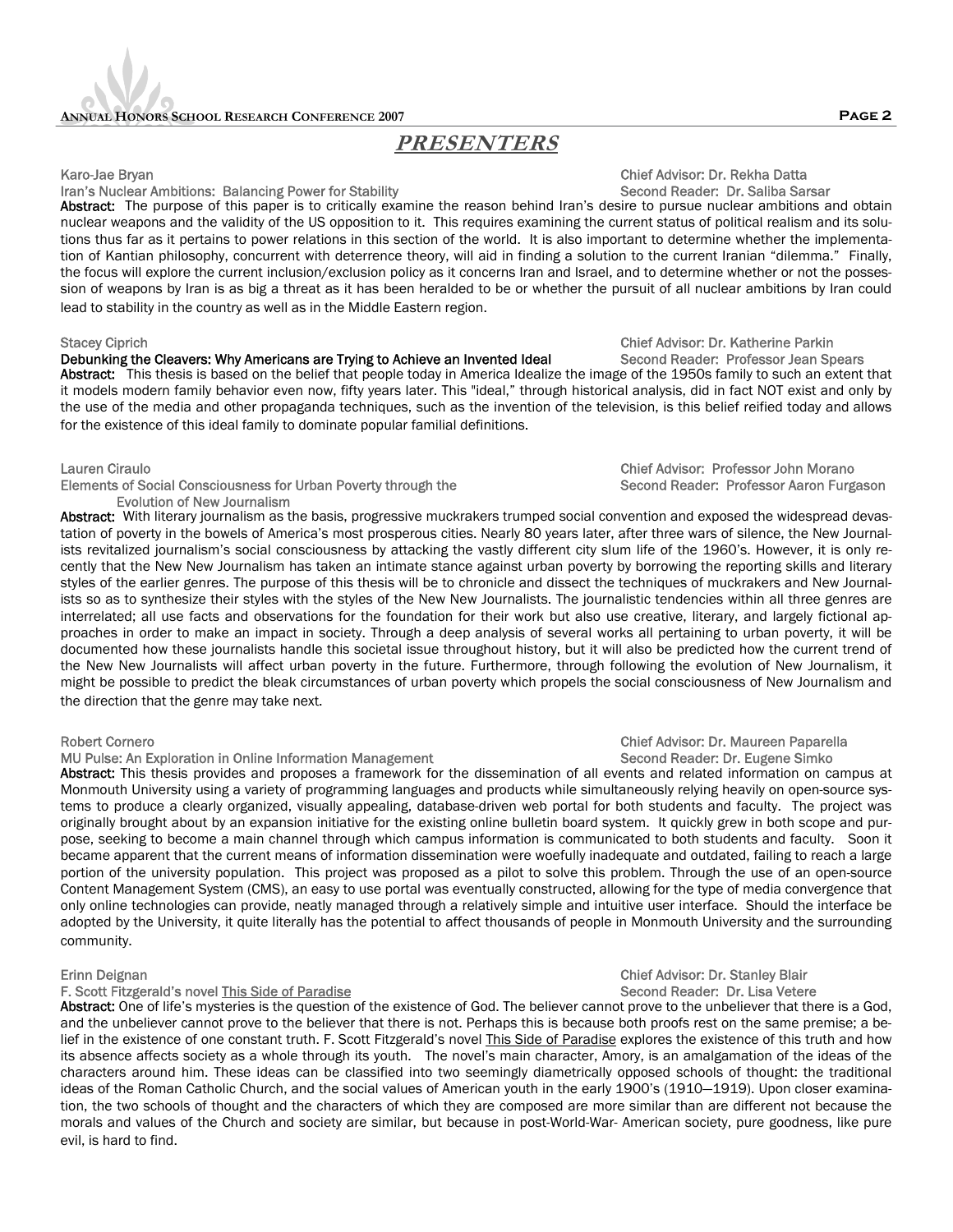

**Page 3 ANNUAL HONORS SCHOOL RESEARCH CONFERENCE 2007** 

## **PRESENTERS (cont.)**

### Nihilism and Existentialism in Chuck Palahniuk's Fight Club Second Reader: Dr. Stuart Dalton

Abstract: With focus on the works of Friedrich Nietzsche, Fyodor Dostoevsky, and Chuck Palahniuk, this thesis will analyze the links between philosophy and literature and how they are used not only to explain philosophy, but also how philosophy is used as a literary device in the novels. The main works focused on are Nietzsche's *The Gay Science* and *Thus Spoke Zarathustra*, Dostoevsky's *Notes From Underground*, and Palahniuk's *Fight Club*. Also included will be excerpts from works by Soren Kierkegaard and Jean-Paul Sartre. The goal in this thesis is to portray the relevance of the nihilistic and existential philosophy in each of these works, ultimately ending with the most modern work, *Fight Club*. Little academic work has been done on this novel, and it does offer much to the philosophical as well as the literary field. This thesis will show how plot and characters are used to explain existentialism and nihilism, and how these connect with each work. When portraying these philosophical concepts in literature, there are specific unifying themes that tie each work together. These themes, as soon to be described in further detail, are: the role of God in existentialism, how it is possible to be a preacher of existentialism, descending and ascending journeys, and an enemy of existentialism. These roles are characteristic of each of the works discussed. They are universal factors in producing an important piece of literature that reflects heavily on existentialism and nihilism.

## Running out of Gas: U.S. Energy Policy in the 21<sup>st</sup> Century

Abstract: This thesis is a case study of current U.S. energy policies and an evaluation of those policies in regard to their effect on the environment. More specifically, this thesis assesses whether or not current U.S. policies meet the threat of global warming. A comprehensive review of our energy policies is essential because the energy policies of today will greatly affect the world of tomorrow. All of the branches and divisions of government related to energy policy have been studied, with particular attention paid to legislation passed by the President and Congress. Expert analysis from the scientific community that focuses on the use of energy and its effect on the environment has also been evaluated. During the course of this research it was determined that there is a strong scientific consensus that the effects of global warming are real and the results are palpable. Current policies do not appear to address adequately the threat of global warming, and swift action is needed to reduce carbon emissions and transition to sustainable and environmentally friendly sources of fuel.

### Catherine Heredia Chief Advisor: Dr. Joseph Patten

The Burning Bush: The Separation of Church & State in the Modern Era Summan Second Reader: Dr. Mary Kate Azcuy

Abstract: The United States is a country founded on the principle of religious freedom. The Founding Fathers did not institute a national religion because they wanted to maintain a wall of separation between church and state. Today, critics believe President George W. Bush relies heavily on morality and faith when making many decisions. For instance, he rejected federally funding stem cell research claiming it is against his religious belief. Critics of the President feel that in a nation that prides itself on secularism, President Bush is breaking down the wall that separates church and state. He has even chosen to fund faith-based groups, which clearly have religious affiliations. This paper will first explore whether President Bush's faith-based initiatives violate the principle of secularism. If George W. Bush is in fact violating the separation of church and state, he is essentially doing something unconstitutional. In a secular nation, it is imperative that the President refrains from using religion when making decisions that affect the entire nation. It is also crucial to this paper to understand the goal and purpose of President Bush's faith-based initiative. This initiative was met with a lot of controversy, and it is important to discover why. In addition, this paper will find out whether President Bush told the nation he would fund faithbased groups because he really felt that they are a benefit to the citizens of America who needed intervention, or if he simply promised the evangelicals he would give religious groups money because he needed their votes. Has the faith-driven "burning Bush" kept his promises to evangelicals, or is he simply burning the bridges between him and evangelicals?

Self Variables as Predictors of Ethnocentrism and Study Abroad Interest Second Reader: Dr. O.J. Sizemore

Abstract: Study abroad can be defined as any educational program that takes place outside a specific country of origin (Kitsantas, 2004). Previous research has suggested that studying abroad at a college level can have a positive affect on students' views of the self, as well as views regarding other countries and cultures. The purpose of the present study is to examine several potential predictors of interest in study abroad and ethnocentrism, including personal growth, self-understanding, and previous study abroad experience. In a study of 426 undergraduate students from three universities in New Jersey, participants completed an online survey about their sense of self, interest in and experience with study abroad, and their ethnocentrism. As hypothesized, the number of countries visited (*r*=-.12, *p*=.01), personal growth (*r*=-.47, *p*=.00), and self-understanding (*r*=-.19, *p*=.00), were negatively correlated with ethnocentrism. Further, those who expressed interest in study abroad had lower ethnocentrism (*p*=.04) and higher personal growth (*p*=.00) than those who were not interested. Finally, those who studied abroad in the past had higher personal growth (*p*=.01) and selfunderstanding (p=.05) compared to those who had not studied abroad. Taken together, these results suggest that self variables such as personal growth and self-understanding are related to ethnocentrism and interest in study abroad. Potential implications of these results on undergraduate study abroad programs will be discussed.

## Dan Duffy Chief Advisor: Dr. David Tietge

# Joshua Hammond Chief Advisor: Dr. Joseph Patten

# Lauren Korcz Chief Advisor: Dr. Gary Lewandowski